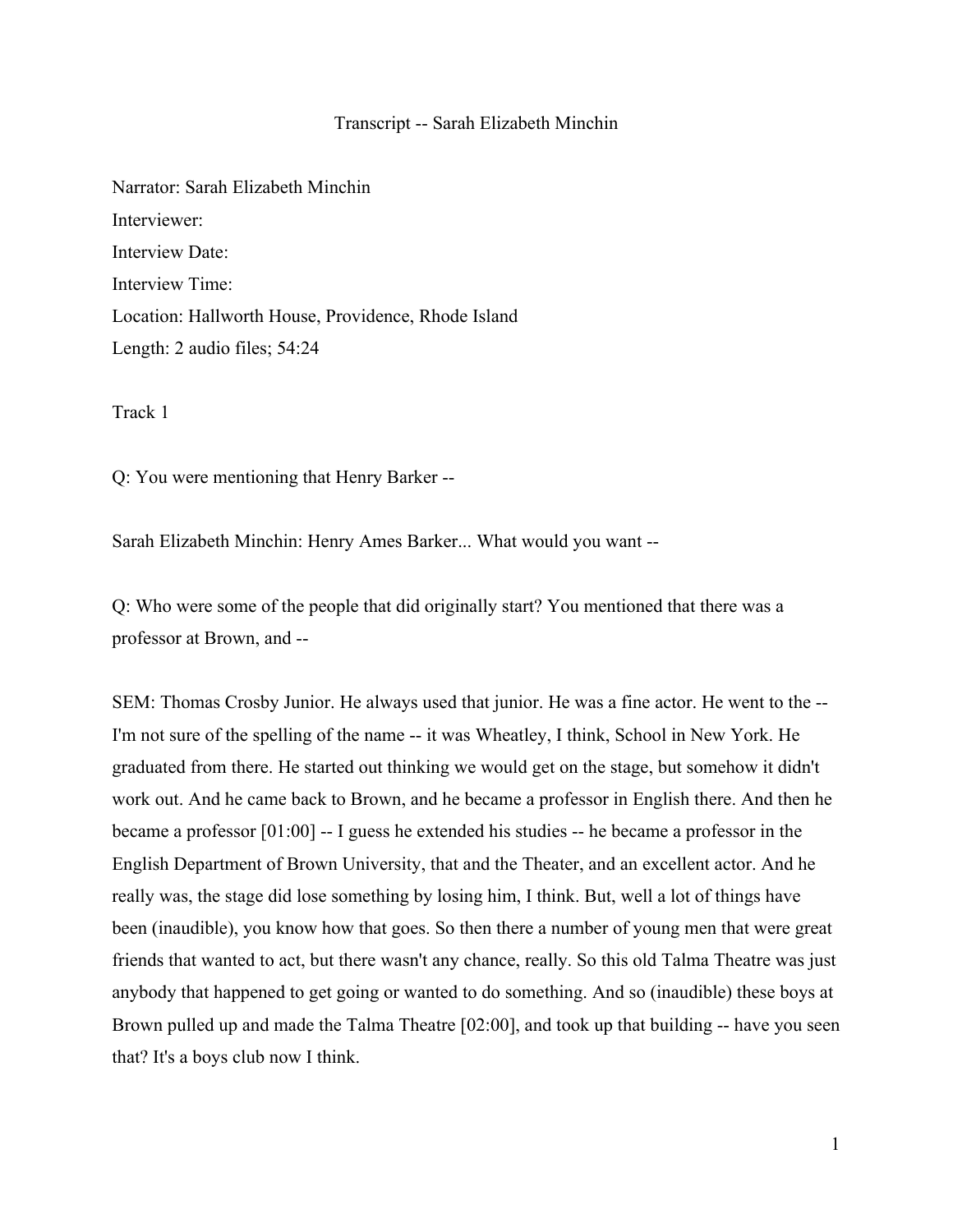Q: No, I haven't been down there, but I want to get down and visit.

SEM: But it was a pretty good theatre, and it held 400 people, and it also worked as a pretty good stage, and dressing rooms, and so on. Then I came into the picture there when The Players was born in 1909. My teacher was a Ms. [Muljer?] from high school, and she wanted me to join. My mother was not so keen on that. I'm sure you understand that.

Q: Yes, life upon the wicked stage, as they say.

SEM: Finally, I joined The Players. I was a charter [03:00] member of The Players in 1909. But we didn't get really going until 1910, and I was in the play then.

Q: So basically, they formed the club as an outlet for their own performing and to be able to put on plays. Is that --

SEM: All of these youngsters wanted to perform, and they didn't get much chance at the university. And so they formed their own little group. That was in 1886. I wasn't even around then. I guess they did some very good work, from what I hear. But of course I think people dress those things up to themselves when they're talking about them.

Q: So it was in a sense [04:00] a group associated with this professor and so forth at Brown, and they move it out of the university into a public theater as opposed to staying with the university.

SEM: That is right. In 1910 I think was the first performance. I'm not sure, I know I was there but I couldn't tell you positively the date.

Q: Was there a lot of performance theater in Providence at the time that this was going on?

SEM: Oh, no, not at all. But somebody said to me that The Players had a lot of little theaters around. There weren't any little theaters. There was a group of people in Elmwood where -- at that time it was a very lovely section of Providence -- and they did set up a little [05:00] theater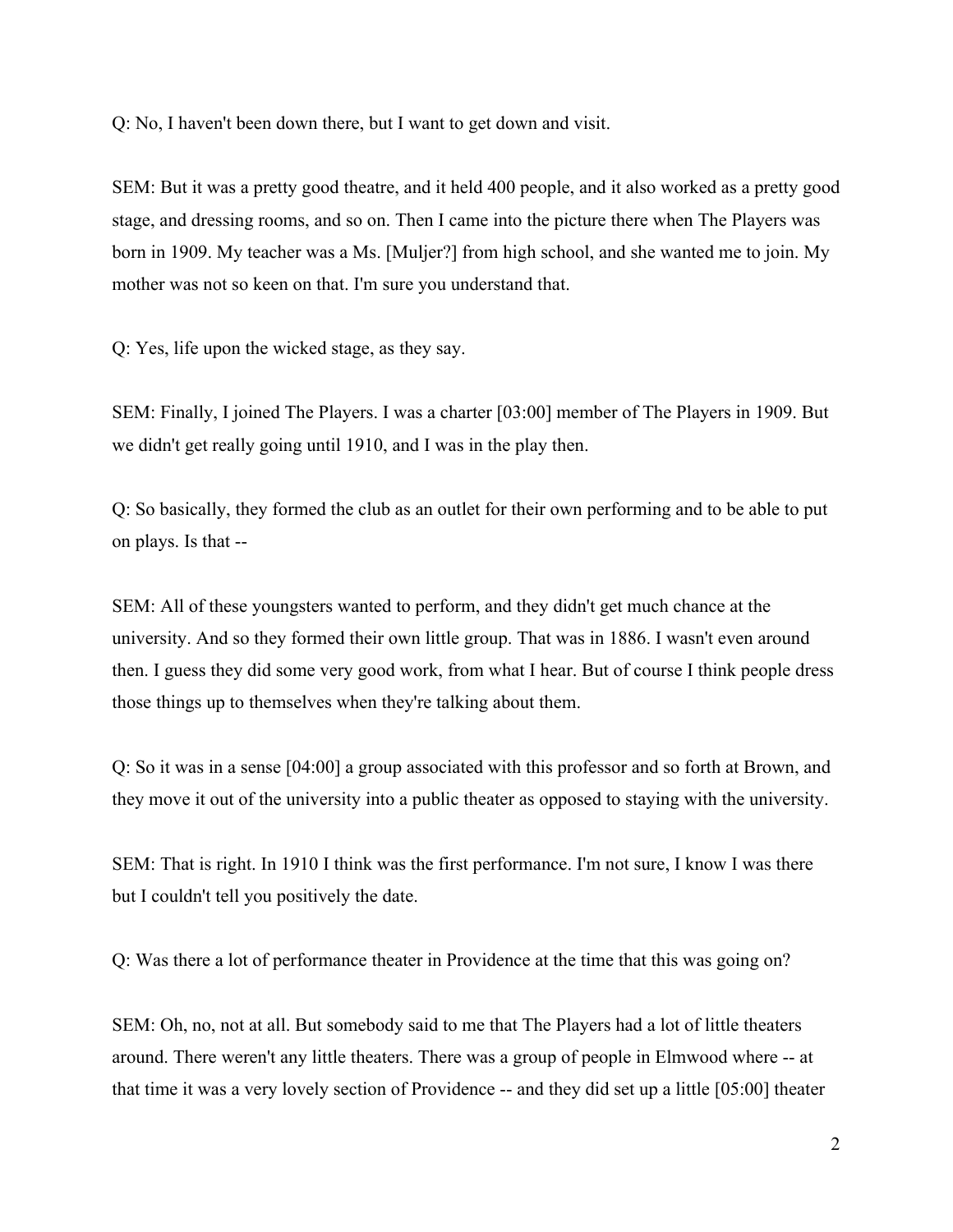group. It was very intermittent, they did it when they thought they could. Most of them were business people. But really Players -- and I'm not being very exact about it -- but I really do think that Players is the grandparent of all the little theaters that you find in Rhode Island, and there are lots of them. Very many. And some of the people were friends since the man that played the - oh, what's his name -- [06:00] policeman in the show is one of the boys that came from --

Q: Barrington.

SEM: -- I don't know --

Q: I think it was Barrington.

SEM: Does he live in Barrington? I'm not sure which little theater he came from. But they all kind of looked to Players as a parent, or they have in the past. I don't know whether they are now, things change. He's one of the outgrowth of Players, really.

Q: Was there much professional theater in Providence at all? Touring companies, things of that nature?

SEM: Tremendous amount in the old days, yes, a great deal. Providence Opera House was a very successful theater for many many years. I went as long as I can remember there, through that period of my adolescence. I went time after [07:00] time, saw some of the great stars at the Providence Opera House, which was only torn down a comparatively short, as years go, a short time ago.

Q: Was it a school teacher that suggested that you perform with players? Who was it that talked you into climbing on the stage.

SEM: My teacher at high school, in elocution I guess they call it, declamation. She was very anxious for me to get into Players, but Players wasn't formed even then. But when it was formed, my husband came to my graduation exercises and [08:00] saw my performance, and then --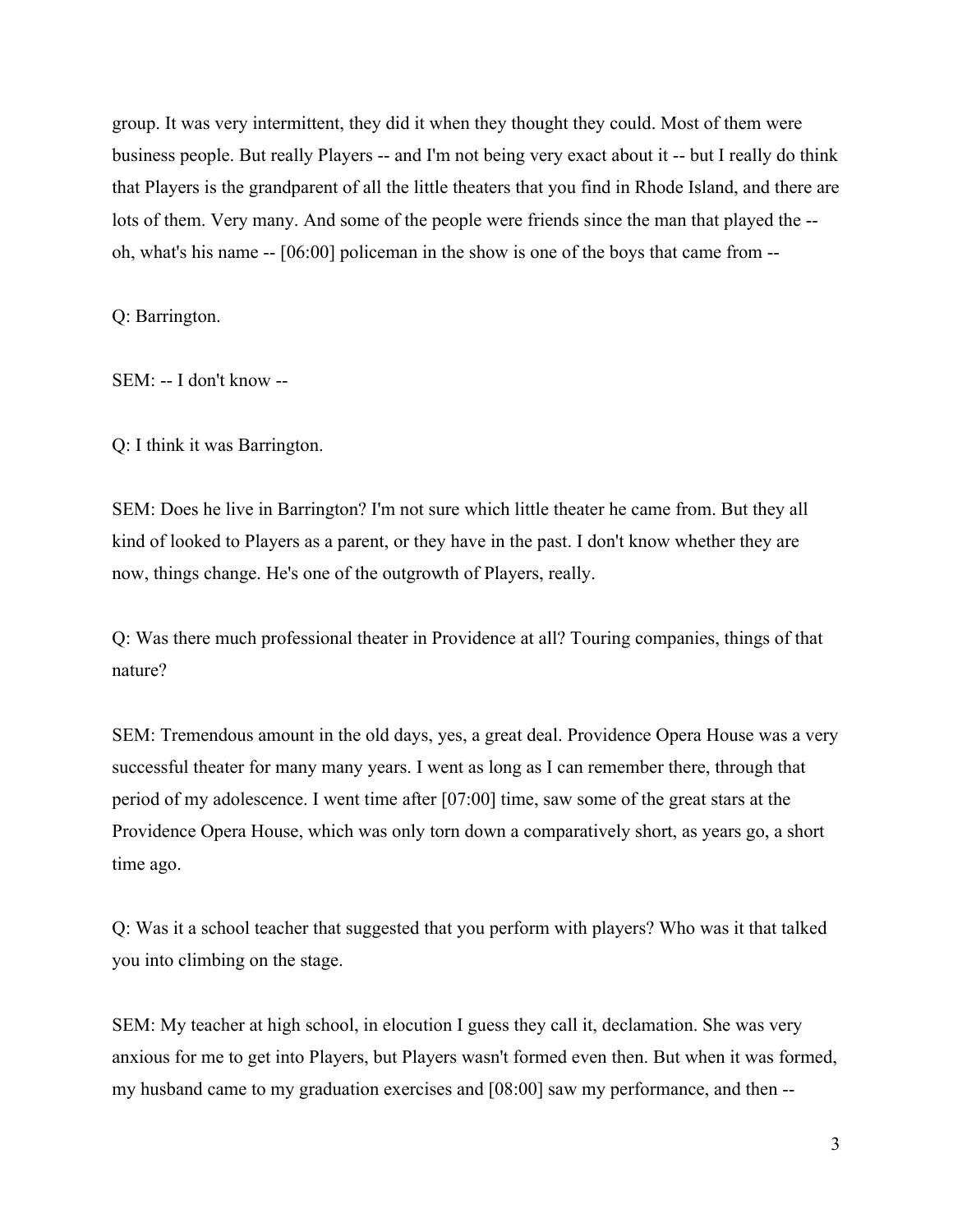(inaudible) except that's where I met him. It was a year or so after that, I think. And then he was very active. He did beautiful drawings and painting, and building of scenery. He practically all the great productions that we did. While he lived, he was very very active, and very successful.

Q: In the early formative days, when Players was putting itself together in the Talma, did they do a lot of, for lack of a better word, recruiting? [09:00] Such as they would see someone at a high school like yourself doing something? Or did people just come to them because they were doing so well?

SEM: I don't think they did much recruiting. People were anxious to get into The Players, and it was a successful organization. My teachers, I say, got me in. I didn't belong in the society group really of that era. I knew of some of them, and we became friends and all. But there was nowhere some special line drawn between people. But they didn't take in everybody. They took in those that thought they could contribute to the theater. And so, they did. And it was because it was -- I think I'm right in saying -- that we put on the first [10:00] show that The Players did. And that was --and I think I'm right in this, I can check this -- but I think it was The Liar. Is that right?

Q: Yes it was.

SEM: And that was 1909?

Q: 1909, December. It was Professor Thomas Crosby. And you're husband did the scenery for that show.

SEM: I'll bet he did, and a great many more afterwards.

Q: Yeah, his name appears in the cast and crew list for show after show after show. What were some of the problems in working in an old theater like The Talma? You mentioned it was a society, so there's obviously a social side to what's going on in the theaters. What were some of the things back when they were getting started in working in The Talma that spring to mind?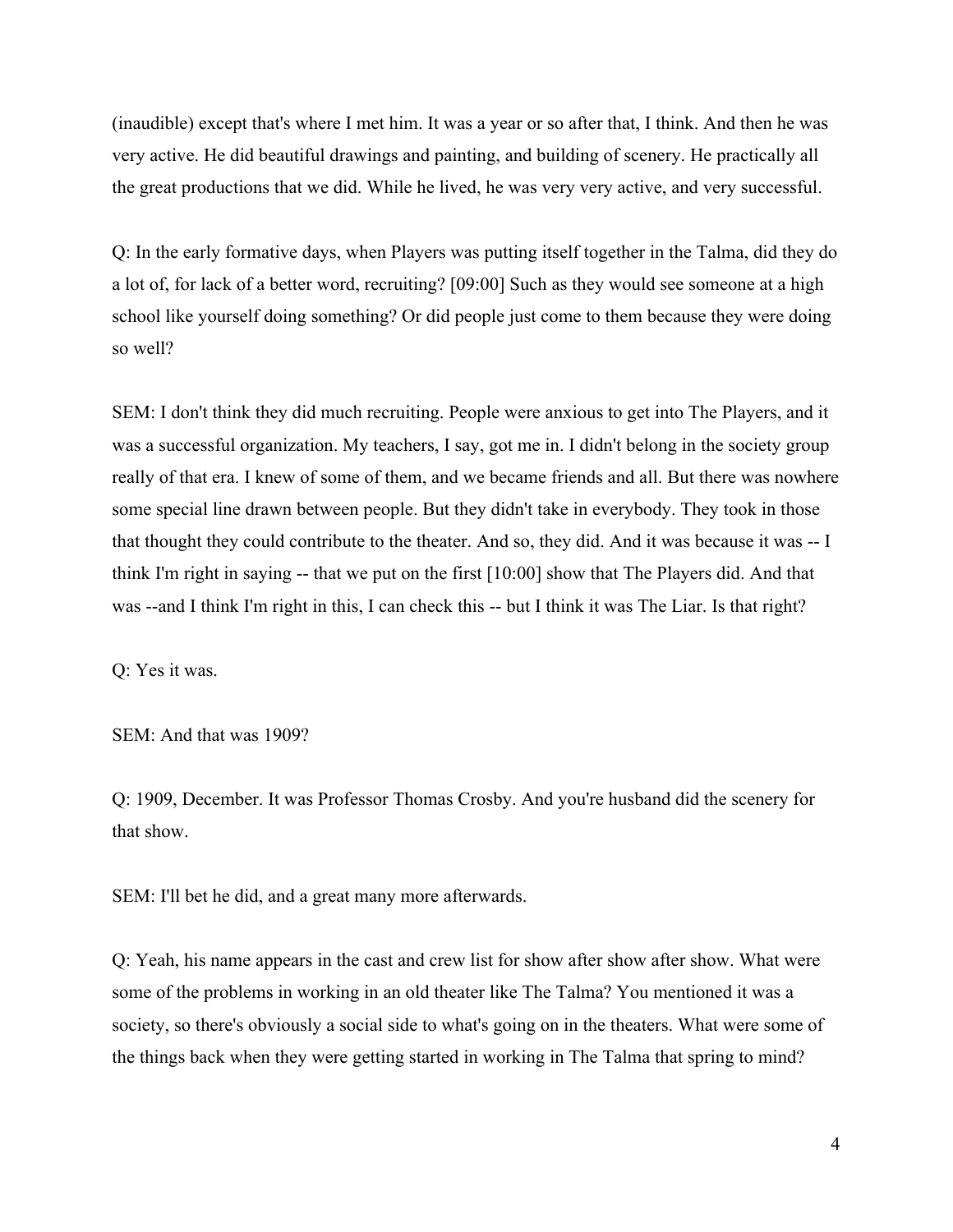SEM: I don't quite get what you want. The social side of it, or the --

Q: [11:00] Either side, anything that you can sort of think of that... Just how it was.

SEM: There was a very nice crew there. We had a lot of very attractive people, and they were very supportive. I mean they wanted to have a theater here. But then we grew, you know, and we couldn't in, The Players, for a while. And then it had its down period, as most things do. In the meantime, they produced -- well, from 1909 till 1916, I think I'm right -- they used The Talma Theatre. We would have liked to have bought it, it wasn't ideal in any way for theater. But it was better [12:00] than any other place. In the meantime, a group of -- most of The Players, too - were offering more money than The Players could afford for the Boy's Club. And they bought The Talma Theatre for the Boy's Club. And that has remained in their hands for very many years, really. Now I'm not sure whether they still have it or not.

Q: I'm going to look into that, because I'd like to see what happened to the building, just as a point of interest.

SEM: So then we were out of a home, and there again Harry Barker was very able in fixing the Infantry Hall building. Now that you don't know, you're not old enough. The First Light Infantry [13:00] was a military order, but it was a very much of a society group, too. The hall was simply tremendous. I couldn't tell you how bit it was. I ought to know, but I don't. Because as a little girl in dancing school, I led the march with the professor of the dancing school, whatever they called the exhibition there. So I ought to know more about Infantry Hall than I do. But Harry devised some kind of scenery making a wall through the [14:00] middle of that hall. And that gave us two places, do you see? And the stage there was not very ideal, but it was fairly big and we were able to use it as a stage for quite a number of years. Then they sold the building. We didn't want to buy that one, and I don't know that we could've. But we didn't want it. It was too much building. But that had a very happy period because we did some outstandingly good productions. And the social side of it took over and had an orchestra play in that extra piece of the hall. People danced between [15:00] the acts and they liked that very much.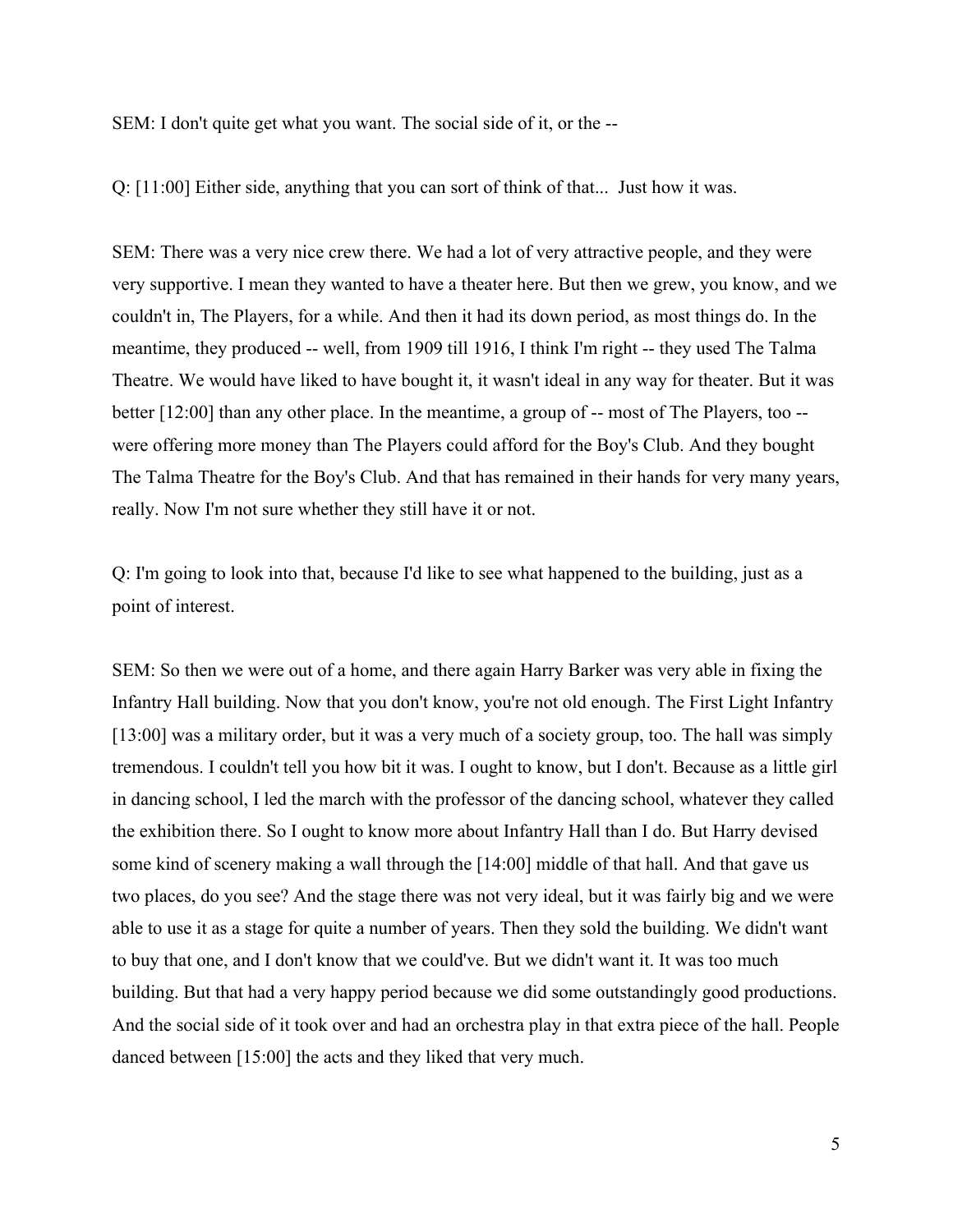Q: Oh, that's neat. Thinking back on The Talma again, just for a little bit, what are some of the outstanding shows that you remember, that you were perhaps either involved in because you were in, or because Mr. Barker was in, when you were in the early stages?

SEM: My first big chance, I was in one or two one-act tryout plays, and I can't even remember the name.

Q: They had tryout plays, along with their main stage productions?

SEM: It was an extra thing, and let people who wanted to act tryout.

Q: Ah, I see.

SEM: I can't remember the first thing I was in, I remember it in a way, but I don't remember --

Q: Let me look back in the old [16:00] list of plays, I think it was December of 1910 if I did my homework correctly.

SEM: I think you're right.

Q: Let me see if I can... Homework time... Here we go. Yes, Sybil Amberly in My Lord and Livery, by S. Theyre Smith, was the first role I found in here that you had done. They did three short plays that particular --

SEM: Those would have been tryouts, you see. They used them for a show.

Q: Ah, that's neat. This was a way of having more people in to perform, while preparing for the... That's a really good idea. So they were really trying to develop [17:00] performers as well as just performing for themselves.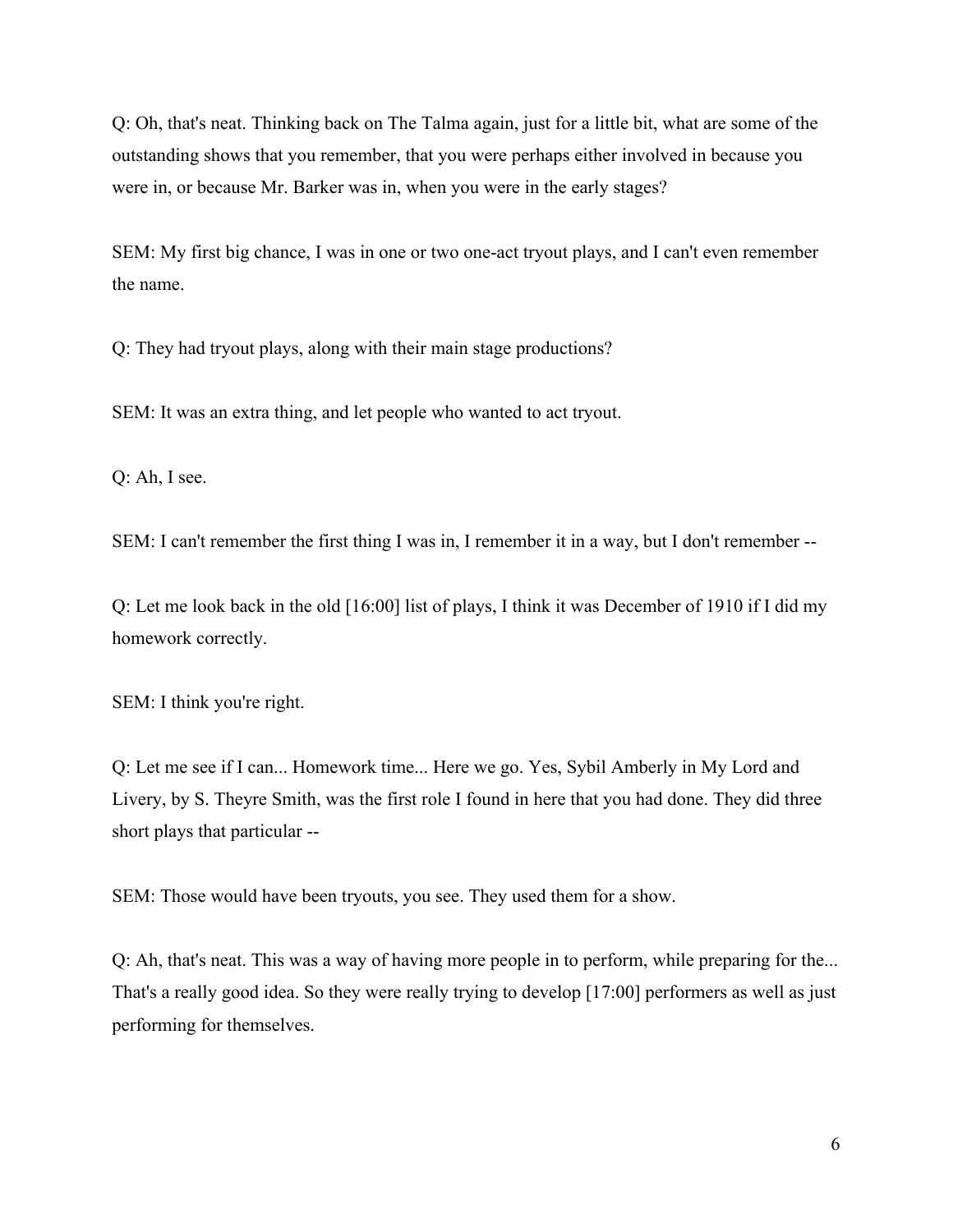SEM: And, as I say, Harry Barker was very -- it's awfully hard to not seem very personal about this -- but he really was an artist. That wasn't his business, but he was an artist. He painted scenery, he built scenery. And he did some beautiful things.

Q: Can you think of any, well I guess people would call them perhaps anecdotes, just events or situations that occurred at The Talma that maybe stuck in your mind, problems with shows, difficulties, anything --

SEM: There always were problems with shows, haven't you learned that?

Q: Yes, some problems you remember more than others.

SEM: You don't know how you get through some [18:00] of it, but you do. You'd like to know one that we had that was very --

Q: Good, bad, indifferent. Just things that stick in your mind. It's all relevant.

SEM: Well, you can cut it out if you don't want it. Do you know Pomander Walk?

Q: No, I'm not familiar with that, no.

SEM: It's an English theater, and that was a great success. I think it was well done, too. I was in it, so I think it was well done. No, but it really was one of the big successes. The stage has the fronts of five little houses on a riverside, and [19:00] he did a beautiful job with that. They were really charming little places, with little gardens in front. It was really beautiful, I've got some pictures of that. Not handy.

Q: I'd sure like to see some of those at some point.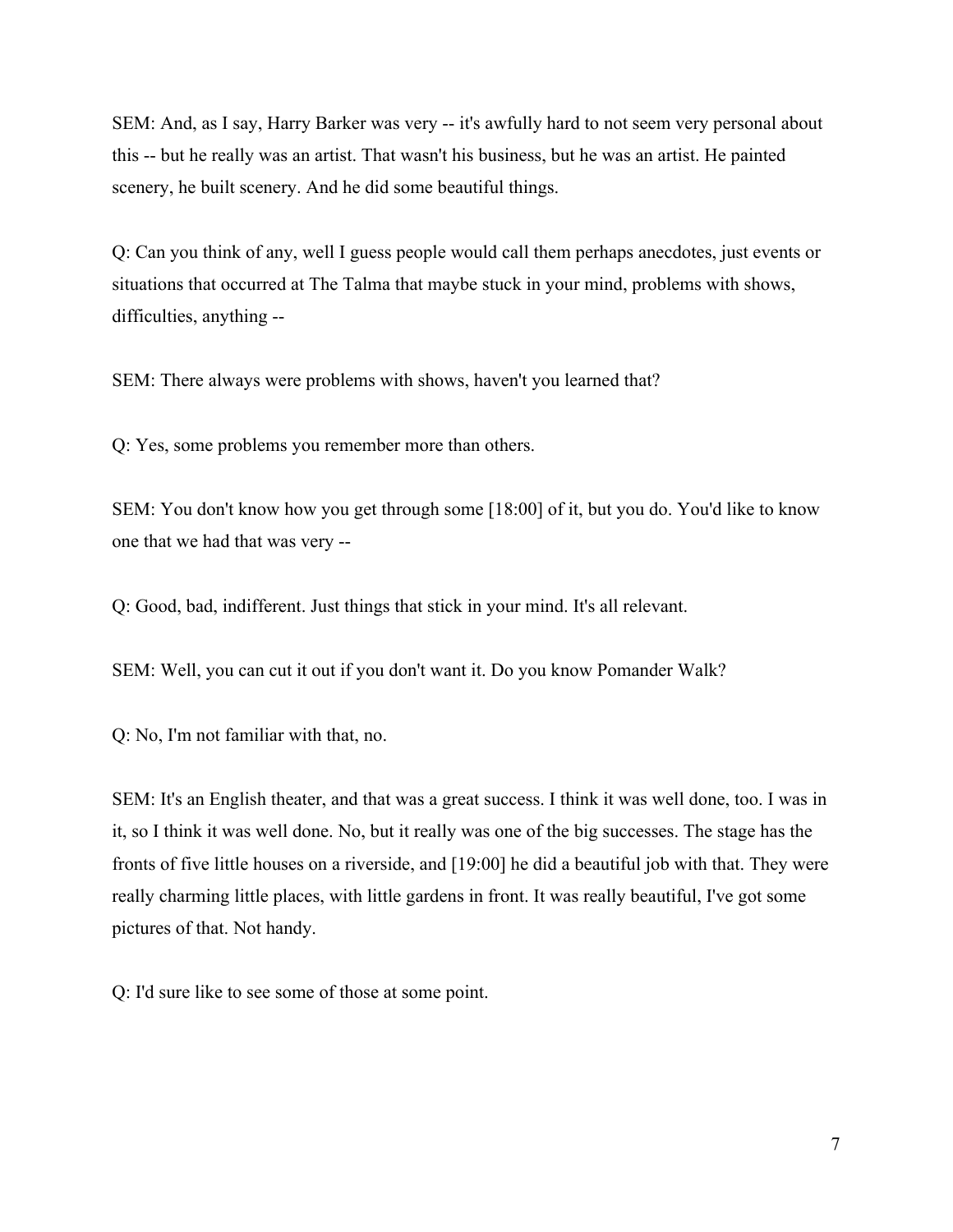SEM: I'm moving out, you see, if you'd come to me a year or two ago I could have done much better for you. But he did that, and oh it was a great success. And it was at the time of the start of -- was it the Second World War? Or, no, I guess it was the First World War

Q: First World War, sure. I can look it up here in a little book I believe. The realistic type of scenery and so forth, did that really help sell some of the early shows?

SEM: Oh, [20:00] everything was realistic for Harry. I've often thought when I've seen some of the more modern theater that he wouldn't have liked it really, I don't think.

Q: He was much more inclined towards the realistic types of --

SEM: Very definitely. And he was awfully good at it. And because he did that show there --

Q: Pomander Walk, it was by Parker. It was done in March of 1917.

SEM: By whom does it say --

Q: Directed by Henry Barker, who also did the stage, and it was written by Louis N. Parker.

SEM: That's right, Louis Parker. Cambridge Social Dramatic Club was going to do, and that [21:00] director was tied up with some kind of military thing, he couldn't do it. And they asked Harry to transport our Pomander Walk up there. He too was tied up with many things and he said he couldn't take the time to go up and direct it, but he could send somebody that could. And that somebody was I. (inaudible)

Q: Was that your first directing job?

SEM: Oh, no, I'd done smaller things, but this was a big production. Really big. All these houses, and little gazebos that people mess in, oh it was really a bit production. I hope I've got a picture I can show you but I'm sure The Players have.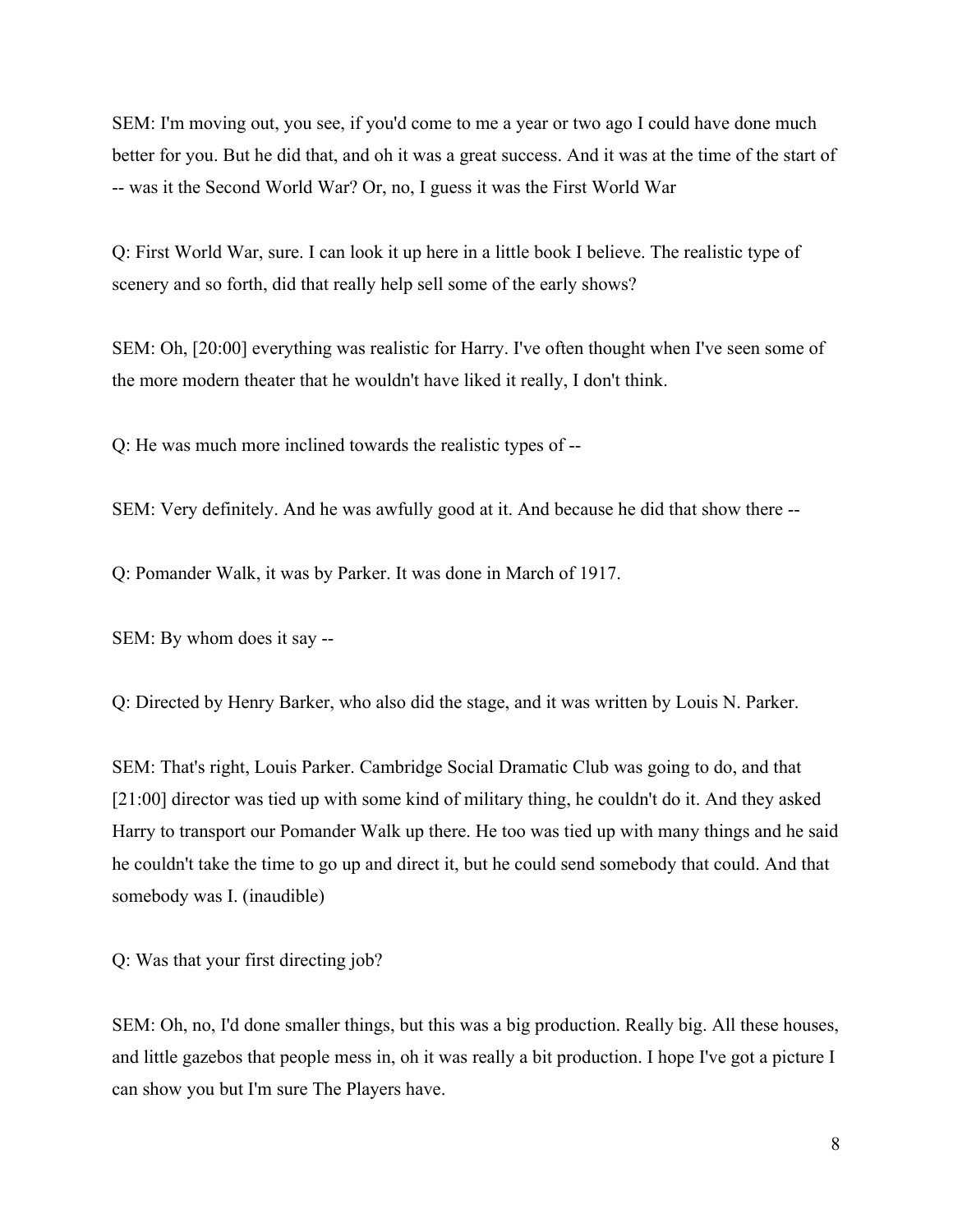Q: We'll be digging through that sometime. [22:00]

SEM: The players have a lot of pictures of all of the productions, I think. I traipsed back and forth to Cambridge two and three times a week to direct [ringing phone] that show.

Q: I'll get your phone for you, just a minute we'll we put this on pause.

[pause]

Q: That's all it takes, once phone calls are over you just stop and start. This comes to mind because of the 1980s and the ERA and things like that, were there a lot of women directing plays, were you involved in that, or were you a rather unusual person for that?

SEM: Well, I became so, I wasn't then. That director just folded, he had too much else to do, and he couldn't direct, he said. He positively couldn't. [23:00] So then they asked Harry to send his assistant. Well, everybody was getting all tied up in one thing, and so he thought I could do it. See, I was just a -- well, what I would call now a girl growing up, but in those days you were an adolescent, really. I was about 19 or so. Well, I did. I traipsed back and forth to Boston on a train, and then took a car over to Cambridge. And I stayed overnight quite a number of nights with Ms. Houghton of the Houghton Mifflin people. I had dinner with her, and then went to the theater, and that was my routine [24:00] for about three months, pretty near.

Q: That's quite a period of time. Did The Players often send people out, in other words did other groups ask for assistance from The Players at that time in the --

SEM: No, this is very unusual. But it was understandable because everybody was working for the war then. That would be the First World War

Q: Yeah, sure. 1916, 1917, that would be about then.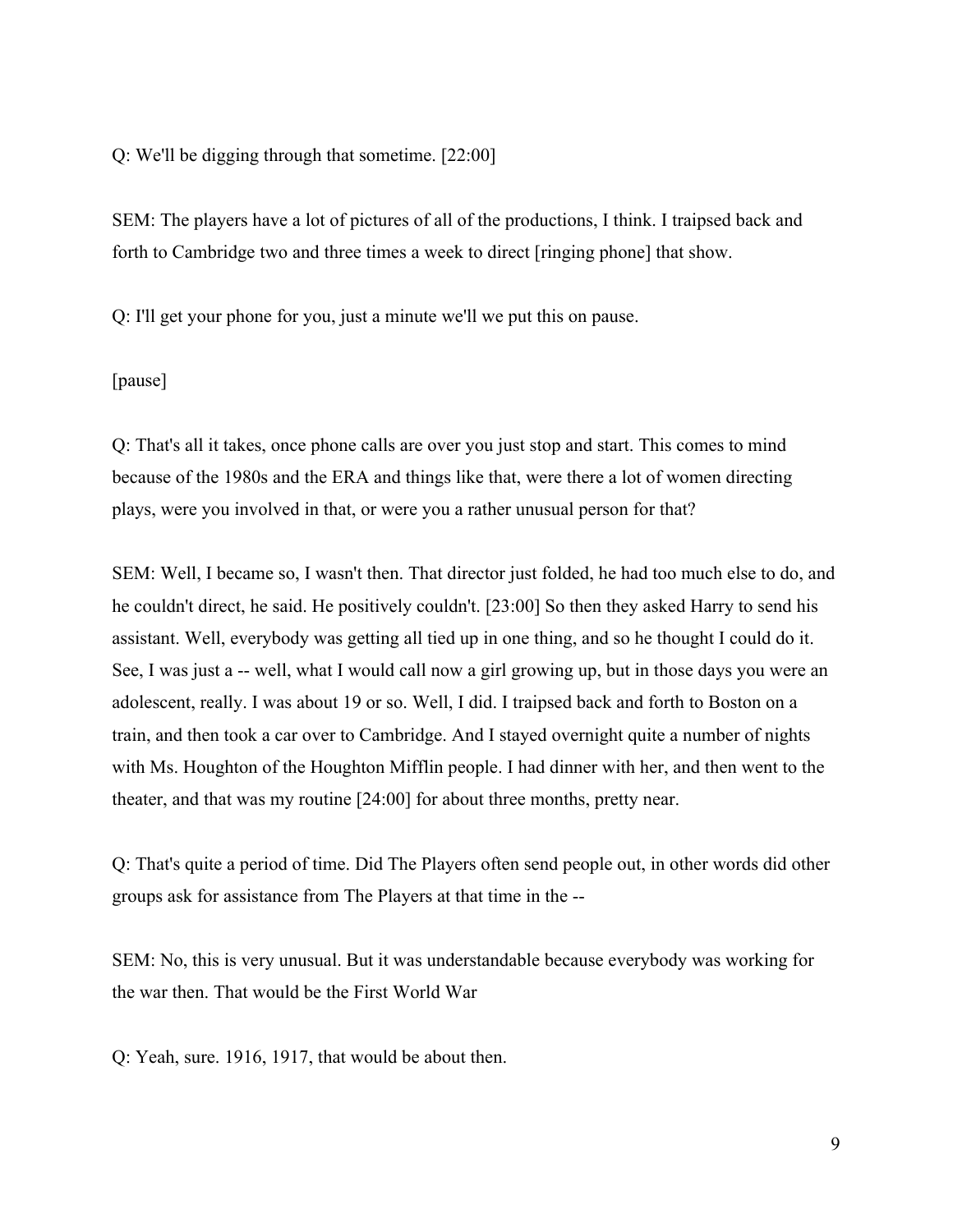SEM: That would it. So I did that. But they weren't sending people out to direct or act even in those days. Though I wonder what else we could link up with that that you would be interested in.

Q: One thing that might be of interest would be [25:00] just to maybe talk about some of the technical problems or positive sides of The Talma Theatre itself. What worked, what didn't? All theaters have things that work and things that don't.

SEM: Like trial and error. Well, I don't know where --

Q: Well how many people did it seat, roughly? Three, four hundred? Two hundred?

SEM: You mean...

Q: The Talma, how large was the audience size of the...

SEM: Well the audience was four hundred.

Q: Four hundred. And you did roughly how many shows?

SEM: We were always stuck with five with scenes.

Q: And how many nights would each play --

SEM: This was with the theater, you see. I think when we did it at The Talma it was three, possibly four [26:00] nights. I can't really remember. At Infantry Hall I think that held in step with those figures. Got some new members, of course, that were interested by that time, young people's (inaudible). Then, after that we had a bad time because people who'd owned that building -- it was a religious group -- sold it. I can't remember exactly what the name of that was, but it was a well-known charitable group. And then, there again Harry stepped up to the donation and fixed Elks Auditorium so that we could use that. [27:00] I think we only played three nights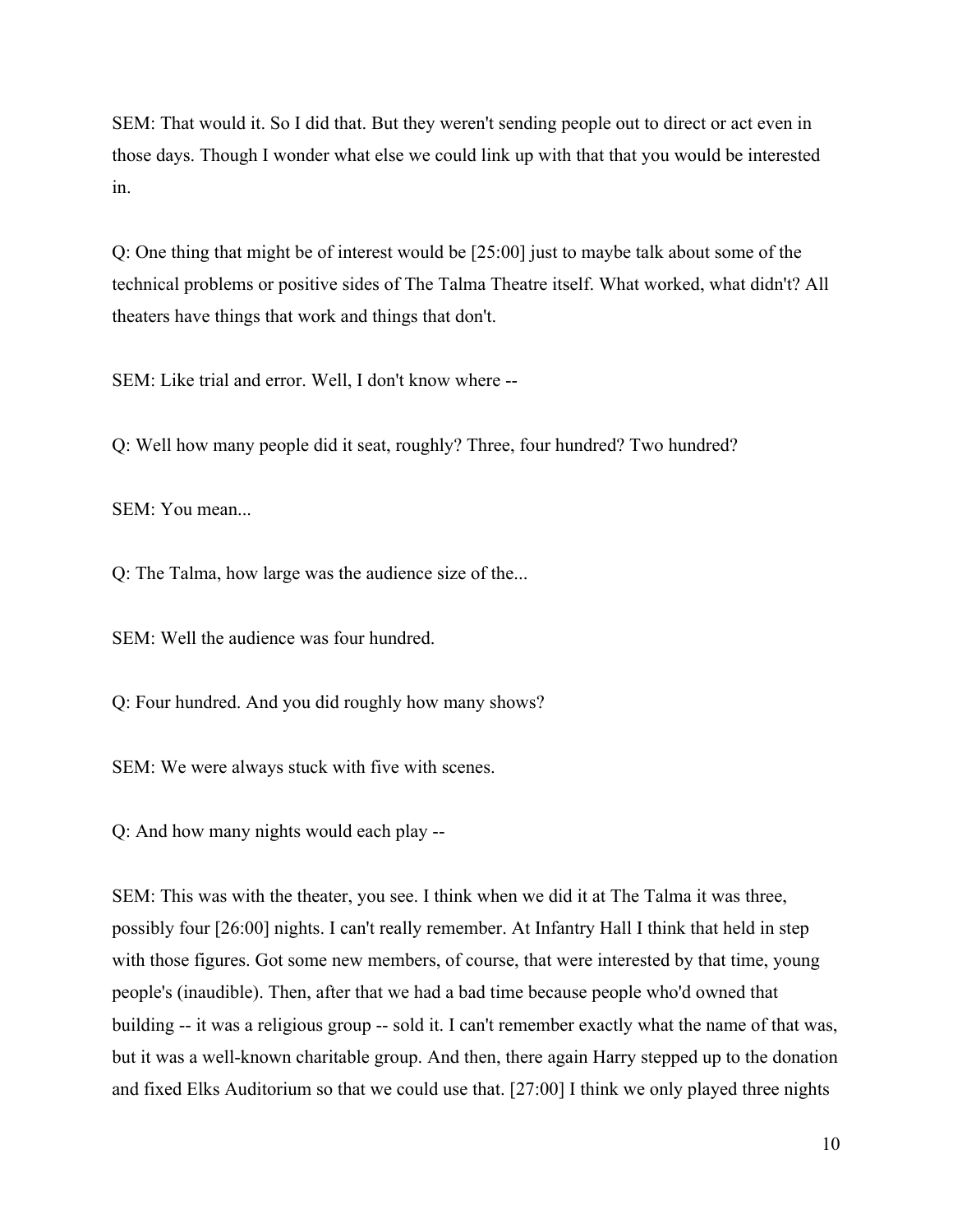there, because they had a big auditorium, there's nothing we could do about that, and we didn't want empty seats. So I think that we played three nights there.

Q: If you played three nights and it was a pretty good show you could count on a reasonably full house --

SEM: Oh yes. We had full houses.

Q: -- rather than extending it. That's good.

SEM: And then Harry had to build a stage out for us to even put a show on there.

Q: This is at the Elks?

SEM: At the Elks. They had just one of these little narrow stages that were really more for speakers and maybe a singers or something. He built out the stage so that we had a sizeable [28:00] room. And we had a very rough time there, not because they weren't cooperative but because we weren't fitting into the right things there. We had to change some of our choices of plays because we couldn't stage them on that stage. So we had real trouble there, for getting the kind of thing we could do and could cast, and remember that in war time people were (inaudible).

Q: That might be an interesting thing, also, that we can talk about a little bit. Back when the theater was formed what determined play selection? Who decided --

SEM: I think in those days they called it, the dramatic committee. Afterwards -- and I think now it still holds [29:00] -- it's still the production committee.

Q: Do they have any particular philosophy of plays?

SEM: No, we didn't then anyway. We did what we thought was good theater.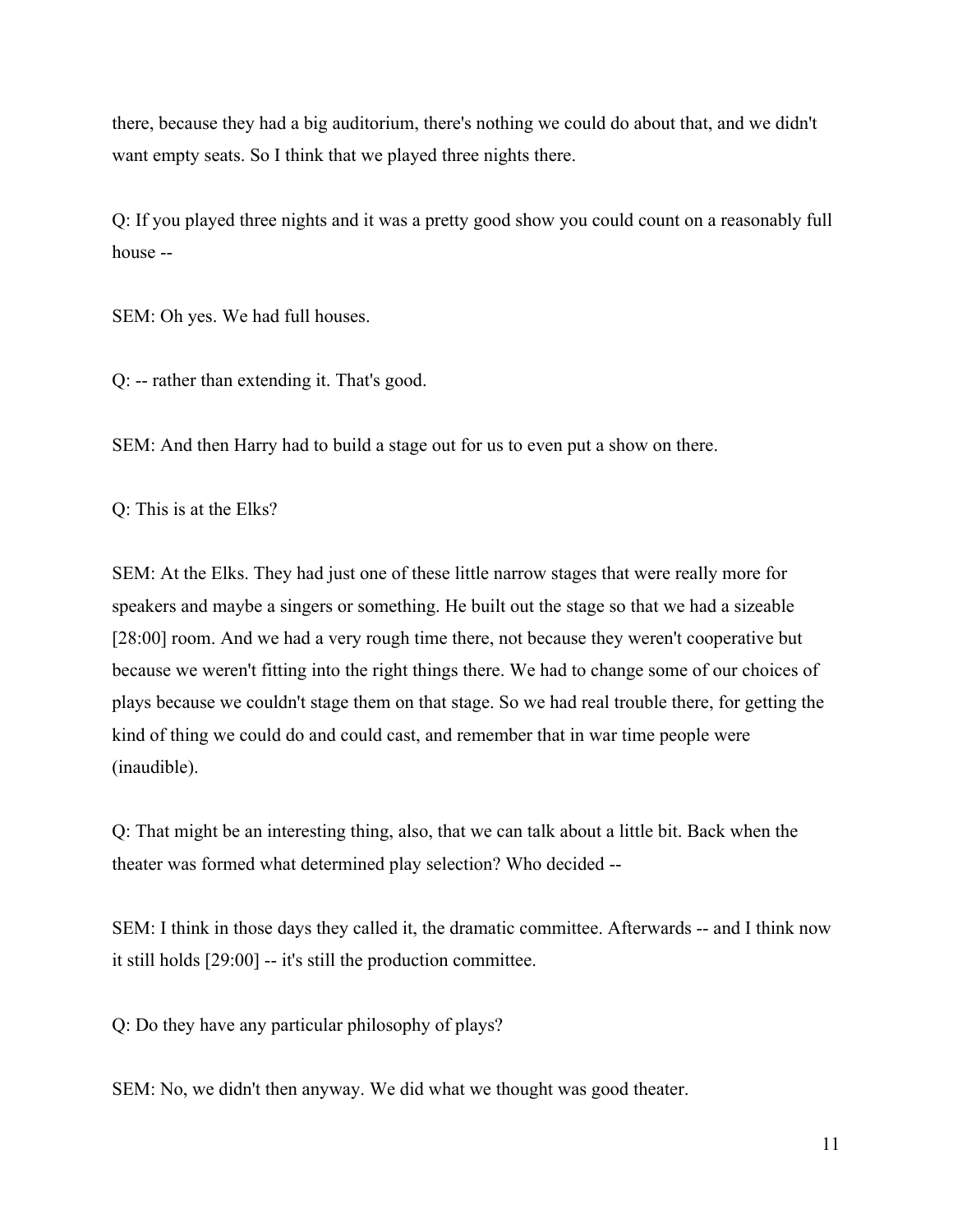Q: Just whatever was available that would be...

SEM: But of course, there again, you had to watch the kind of casting you could do, when you could get the right people. Of course nowadays you take anything, but we were not that kind of people. I remember I played in [Cantera's Weldons White?]. I was criticized, not only I but the players. A man who was connected with the Butler hospital [30:00] and his wife who were society people (inaudible).

Q: What were they upset about? I'm not familiar with the plays.

SEM: Well, it was really -- how will I put it? I know that one scene was a dinner party and the woman of the group had defended a boy that was trying to write. And of course the old tongues got wagging, you can imagine. And the result was that one person -- I don't know if it was the husband of the leading woman, yes I think it was, I think he was killed [31:00] -- it was really a treatise against gossip. It really was. Fine, fine play.

Track 2

Q: A painting of you in the character of Lady Teazle. What was the name of the painter again, that did that for you?

SEM: Stacy Tolman, who was a member of the art club, or course, as he would be. And I think a pen and pencil club, too. He studied abroad, and painted abroad. I only learned, maybe a month or so ago, that he had a painting in the Louvre.

Q: That's wild. I take it that, from some of the things that you've mentioned, that The Players in effect had connections with people that were in other societies, painting societies, writing societies, [overlapping dialogue] that would work in with the [01:00] group.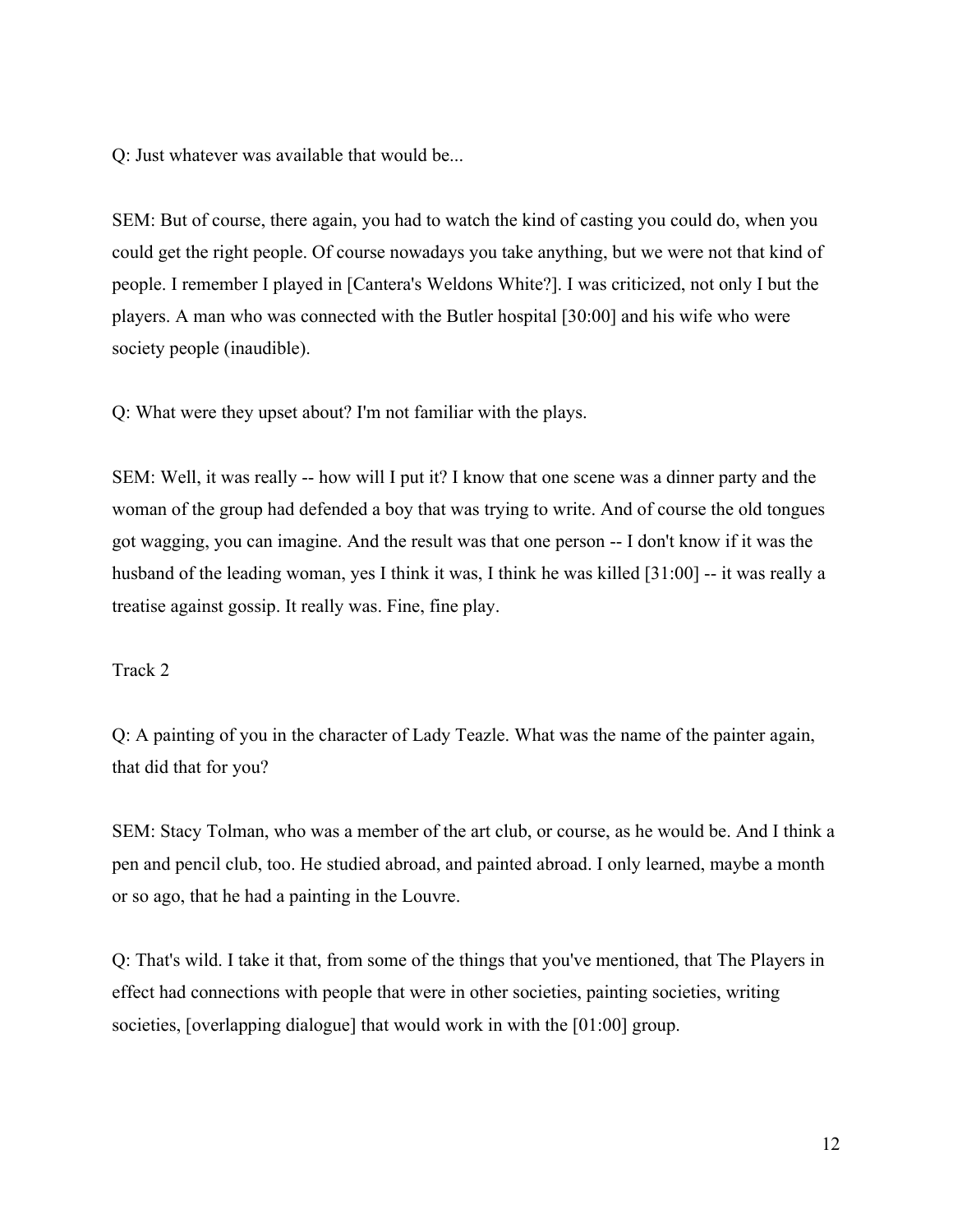SEM: That's right. Take, for instance, Professor Crosby. I had the best little painting he ever did. He really wasn't a great artist at all, but he did belong to the art club, and he did send things in when they were having an artist's show and things like that. But Stacy Tolman was really, really a great artist.

Q: Did this kind of artistic connection also reflect in the audiences that you got? Were the audiences pretty much from the same social group of people --

SEM: I think so.

Q: -- as opposed to just everybody in town--

SEM: No, not altogether. But some, yes, I think very definitely. I don't know how much you know in Providence, but there are two or three people that were really outstanding [02:00] artists that belonged to Players. When we did shows that needed something special, and even now even though we don't know the people at the School of Design so well, if we need something we holler loud enough we get it from the school.

Q: (laughter) So the thrust of interest, then, for a performing group like this would have been among that group of people that were also interested in other aspects of the arts as well, as opposed to just general public.

SEM: Yes.

Q: OK, that's interesting. In reading the brief capsule of history that was in the 65th Anniversary, listing the whole of the plays and so forth, they mention that at the old Talma Theatre when you were [03:00] changing scenery you had to store the stuff outside the stage door.

SEM: That was true sometimes, yes. If we had big things they did have to.

Q: Just a lack of general storage space?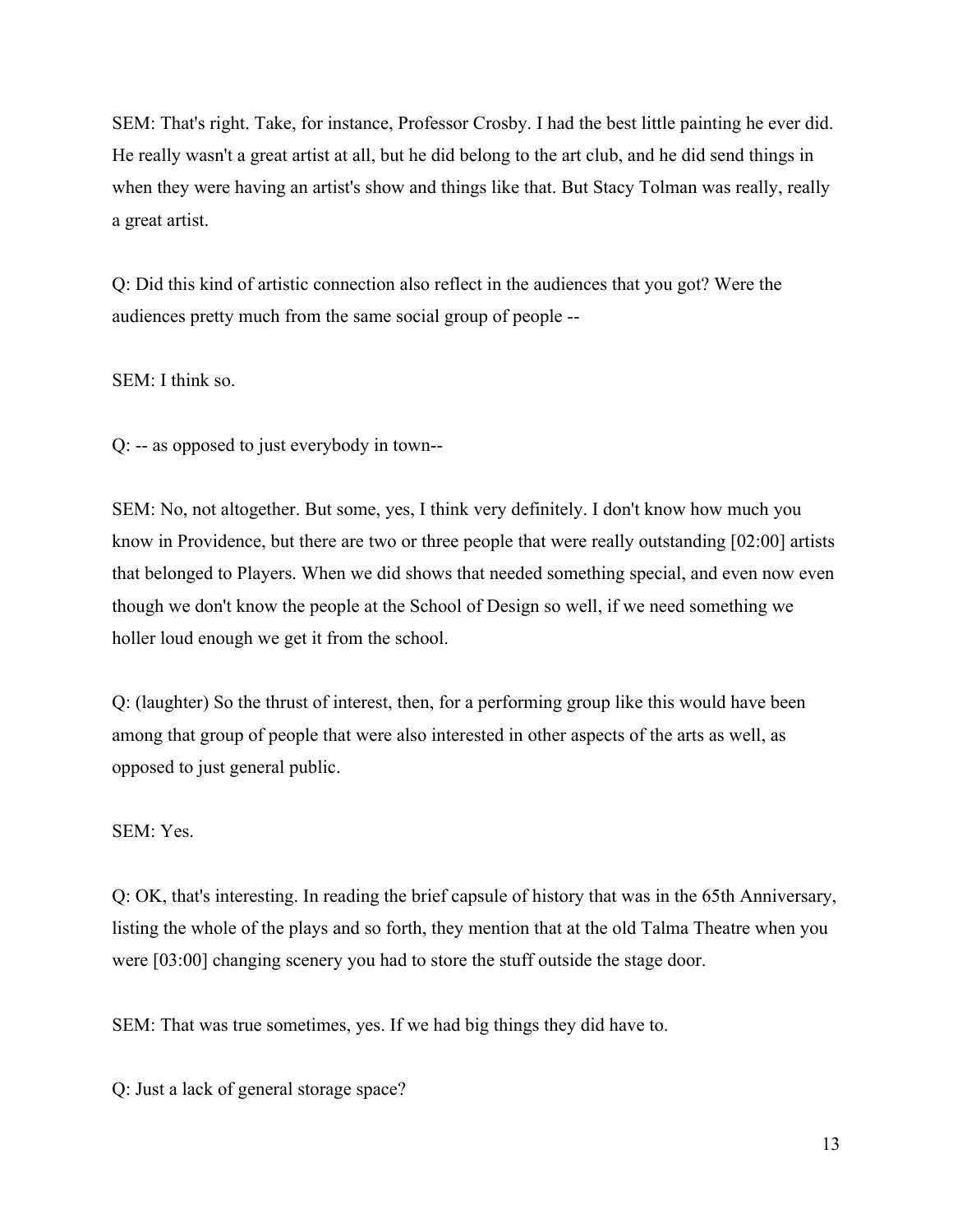SEM: Yes.

Q: And it's mentioned using people's drawing rooms for rehearsals. Did that ever cause a lot of problems in moving around?

SEM: Well, we did do a good deal of trotting around to different rehearsals, that's true.

Q: Did you have access to The Talma whenever you wanted it? Or did you just have access to it certain days of the week?

SEM: That's a hard question for me to answer, because I personally was pretty young when things were starting there. I wouldn't have gone in at any time, but I think quite a lot of the people connected with the staging went in most any time.

Q: So there was a general access to the building. [04:00]

SEM: I think that is true. I always remember one of the things that Harry went in to see a rehearsal of a -- I think they were Portuguese people, there were a lot of Portuguese here in Rhode Island -- they were putting on something. He decided he'd swap down to see what it was like. They had this character -- I don't know what the play was -- but anyway, they had a trap door in the stage. They used that trap door, and he said the women they just dropped her down, which shocked his sensibilities.

Q: (laughter) While The Players were doing their theatrical presentations, there was other, for lack of a better word, community theater going [05:00] on in Providence --

SEM: Portuguese, definitely, because there were a large number here. I don't think there was what you would call community theater in most places. They sometimes invited us to go somewhere and play. And gradually they'd get interested. I know in East Greenwich they have now a very active play house. They didn't have that. And then they were good enough to honor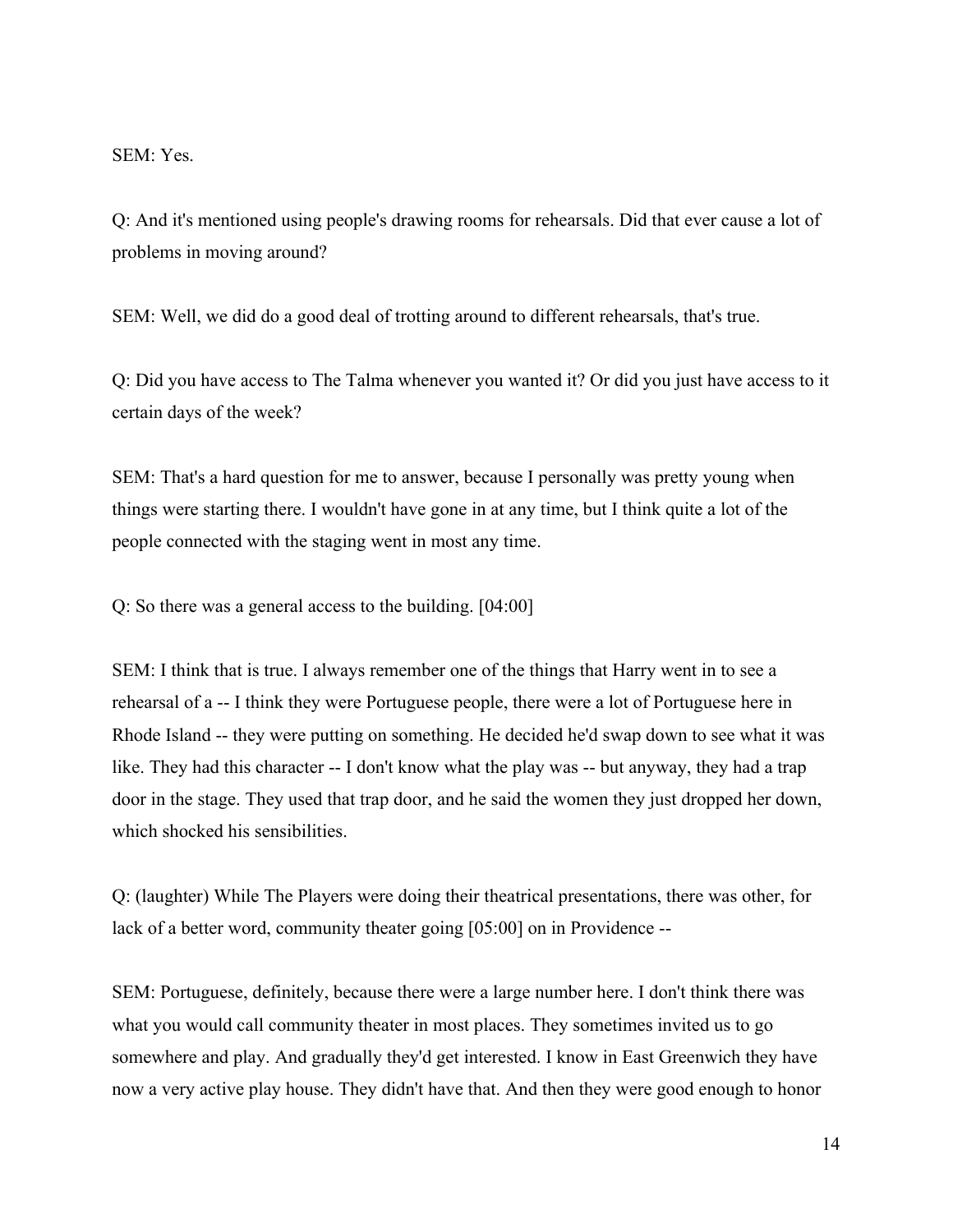me by making me a first honorary -- I don't know what it was, president, or what it was. Anyway, they gave that to me. And they're quite active, East Greenwich. And there was a big one started up in Barrington, and that, I think, is going pretty strong. [06:00] I can't get around nowadays, but I used to go see them. And they did good work, some of them did excellent work. I'm trying to think, I know Pawtucket has one. And I know that there's a restaurant called New Farm Restaurant where they produce one night a week only. You go for dinner..

Q: But back when The Players were starting, most of these other communities then really had nothing as far as community --

SEM: They didn't have much. I think the only one, that I told you of was The Elmwood Group, and that wasn't a regular scheduled thing.

Q: And then the Portuguese Community occasionally would [07:00] do shows.

SEM: And they decided they wanted a little theater group, and they'd start up. Some of them successfully, and others you wouldn't know if it would be.

Q: Were shows at The Players often taken to other communities in the beginning?

SEM: Yes, some -- well, I say often. I won't say often -- but it really was a big job to move the scenery and properties and everything. For instance here, Hallworth House, has a very big recreation room and a big dining room I'd guess you call it, I don't know. I don't go down because I don't like those things. The Players brought here a scene from the I Do I Do, you know [08:00]. They did it, and of course the whole people here went. They loved it.

Q: But this kind of thing has been going on, in other words, almost since The Players began.

SEM: Oh, yes.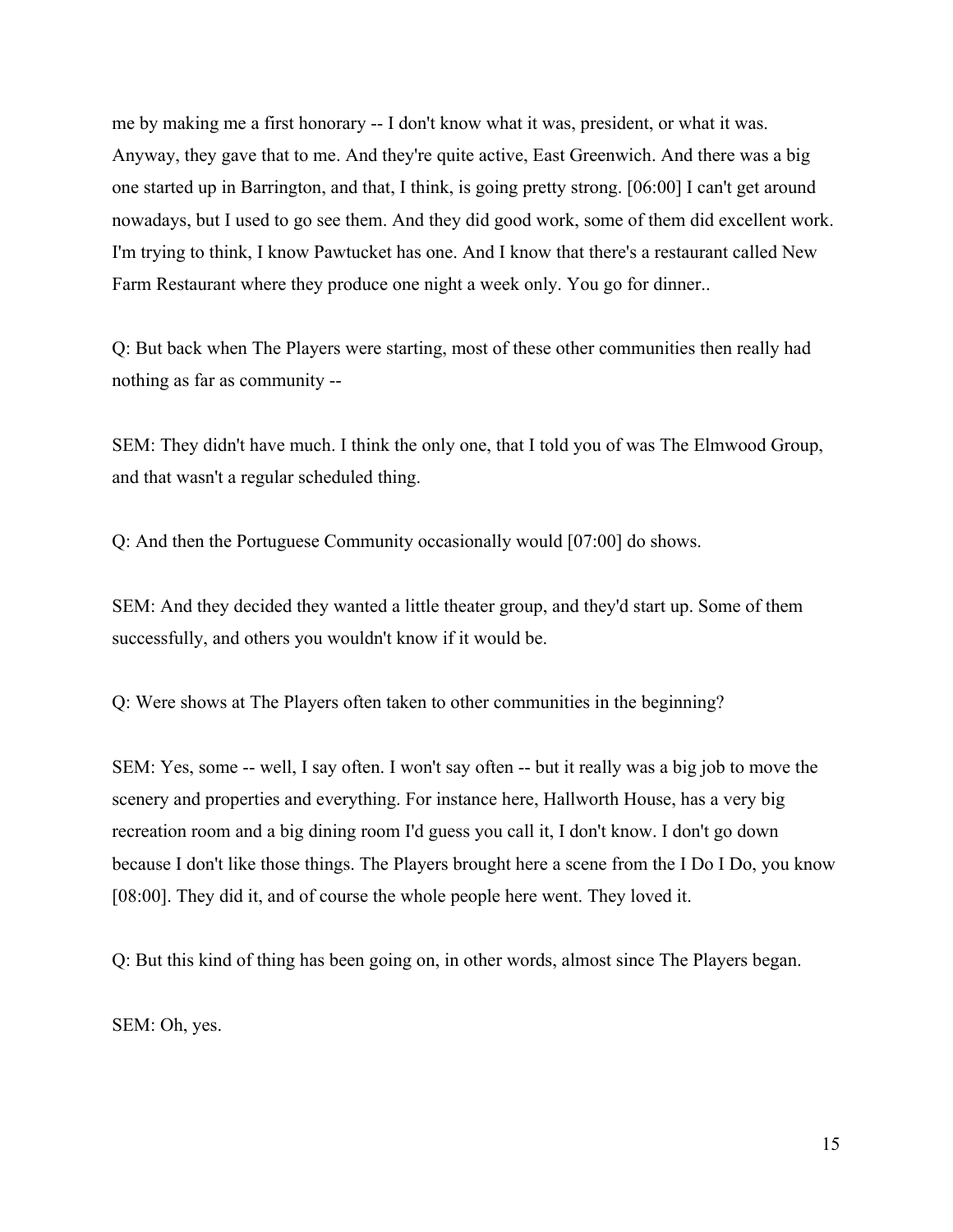Q: I guess that would be some like yourself being asked to go up and direct the show up in Cambridge, and things of this nature were pretty common. Was there a lot of, for lack of a better word, interlinking among the drama societies, the art society? Did people from one society know the people from societies?

SEM: I used to a show, that is I acted in a show at one of the lady's afternoons, I guess you'd call it, at the Art Club. I used to go and do a show there once a year. But that was all Players. I can't say now [09:00], I'm a member of the Art Club but I can't get around. And things are changing, personnel is changing. I don't know if they're doing it any more. But we always used to fit in, and when they had a Christmas show, everybody that was in that Christmas show, most of them were Players.

Q: One of the things you were mentioning in the move to Infantry Hall was something that I had never heard of before was having a dance band and dancing in between the acts.

SEM: Well that was because we had that extra space at the other end of Infantry Hall from the stage, you see.

Q: Was that very unique to do something like that, or was that common to theaters, or what?

SEM: I don't honestly know that at all. We did it because we wanted to use the space, and somebody wanted to [10:00] have a dance. So that was it.

Q: Was this practice for some time while you were at Infantry Hall?

SEM: Well, we were there, I don't know how long exactly we were there. We did some good shows there, though. Pomander Walk was one of them, as I say I went up to Cambridge and put the show on up there for them. I don't how I ever did it, but I did. And our scenery went up for them. They trucked it up there.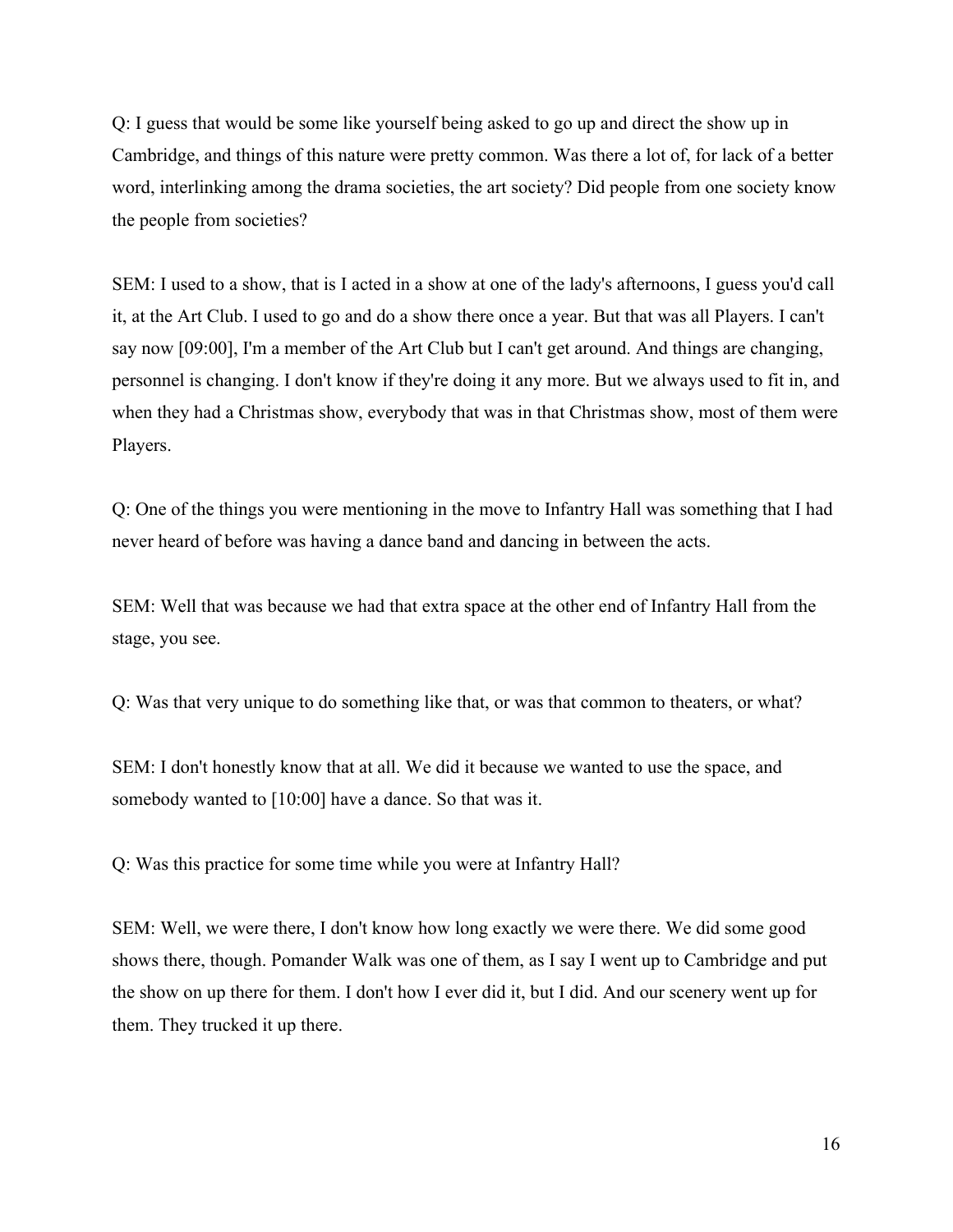Q: Now you were mentioning when you were asked to go up there and do the show it was in 1917, 1916 or 1917, with the war and so forth. I shouldn't say did the war have an effect, I'm sure the war had an effect [11:00]. What was the effect of the war on a social and performing group like The Players?

SEM: Well, we did what we could, and I think we did plays that probably were not our very best, because everybody was working in those days on something. I took a group of Players around to high schools for bonds, to sell bonds. We did quite well. We took a group in the daytime, they wanted it at that time. Or in the evening to play something or other. You know, some little play. We did quite a lot.

Q: Did you find the manpower shortage to be a pretty [12:00] significant problem?

SEM: Very, very difficult.

Q: Because I know in World War II, for example, that the same sort of thing would happen, and a lot more. Well, like in your case, women got involved in things that normally men had been doing. That was pretty much the same thing that happened here?

SEM: We probably didn't go as far as your group that you know of, because things have changed and women are in everything now. I'm a feminist, I guess you'd call me. I don't approve of some of the things they do. (laughter) One of my friends was in to see me the other day, the man that wanted to borrow that history of The Players. Well, not players, the founders [?] of the theater. He won't speak to me, he just thought I belong back in the dark ages.

Q: I'm sure he will speak to you [13:00], I'm really looking forward to looking at that book because I think it may help --

SEM: I hope I can get it for you. I'm sure he'd loan it to you. But because he feels very pleased to have (inaudible) many copies he can get. And maybe, I think in the athenaeum, I would expect the big library to have a copy. But I don't know whether they do or not.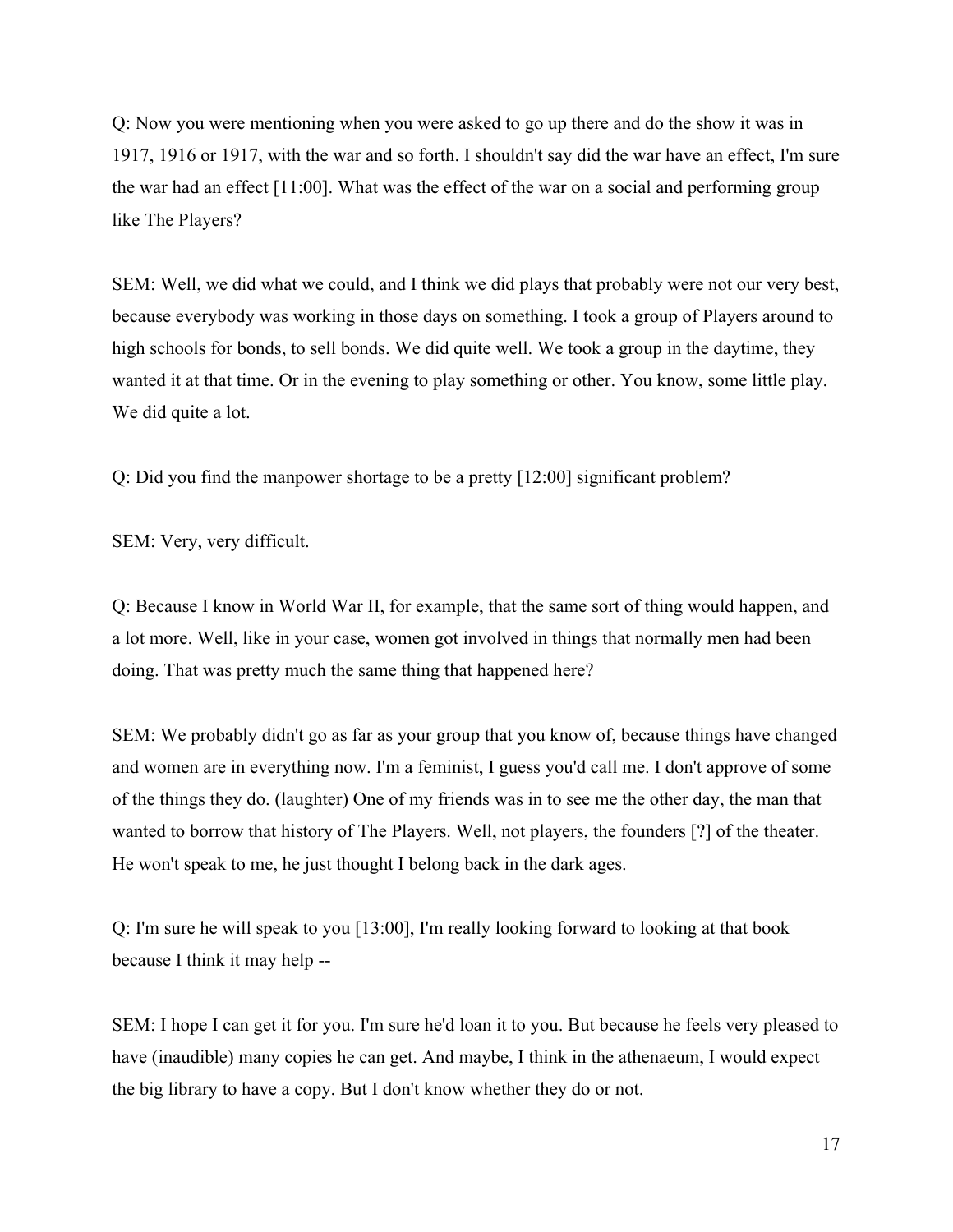Q: One other small question, just to sort of wrap up today, because I think we've covered a lot of ground. Nowadays when you put on a play, one of the first things that people do is look to the critical reviews. They grab the newspaper and see what the newspaper has to say. Back at The Talma or The Infantry Hall, did you get press coverage? And if so, what kind was it and how did they react? You know, that sort of thing.

SEM: We did get press coverage. [14:00] The Journal, or whatever it was that covered it, were exceedingly kind to us, I think. I think we did pretty good work, but that's impossible for a person like me, all mixed up in it all the time, to tell. But they did get some excellent notices. They had a man that, I think he was kind of on our side of things, but he -- I can't think of his name now to save me, and that's another one of these gaps up here -- he really like us as a place. And he loved to come to the theater and we liked to have him, of course. He covered every show for a long, long period [15:00], and then he died. The Journal doesn't cover us now, they're too small compared to other things.

Q: What about styles of acting, and so forth? You did direct, back in the teens. Is there anything you might want to mention about that? Particularly in changes that you've seen in styles of direction?

SEM: Of course there is, definitely, a change in styles of acting, (inaudible) things are very different. I think techniques in that are very changed, don't you?

Q: Well, from what I've seen --

SEM: You've been gone long enough to know --

Q: -- I've seen a few. How would you describe some of the changes that you've seen from the time when you were doing some direction to what you see today? Does anything stick out?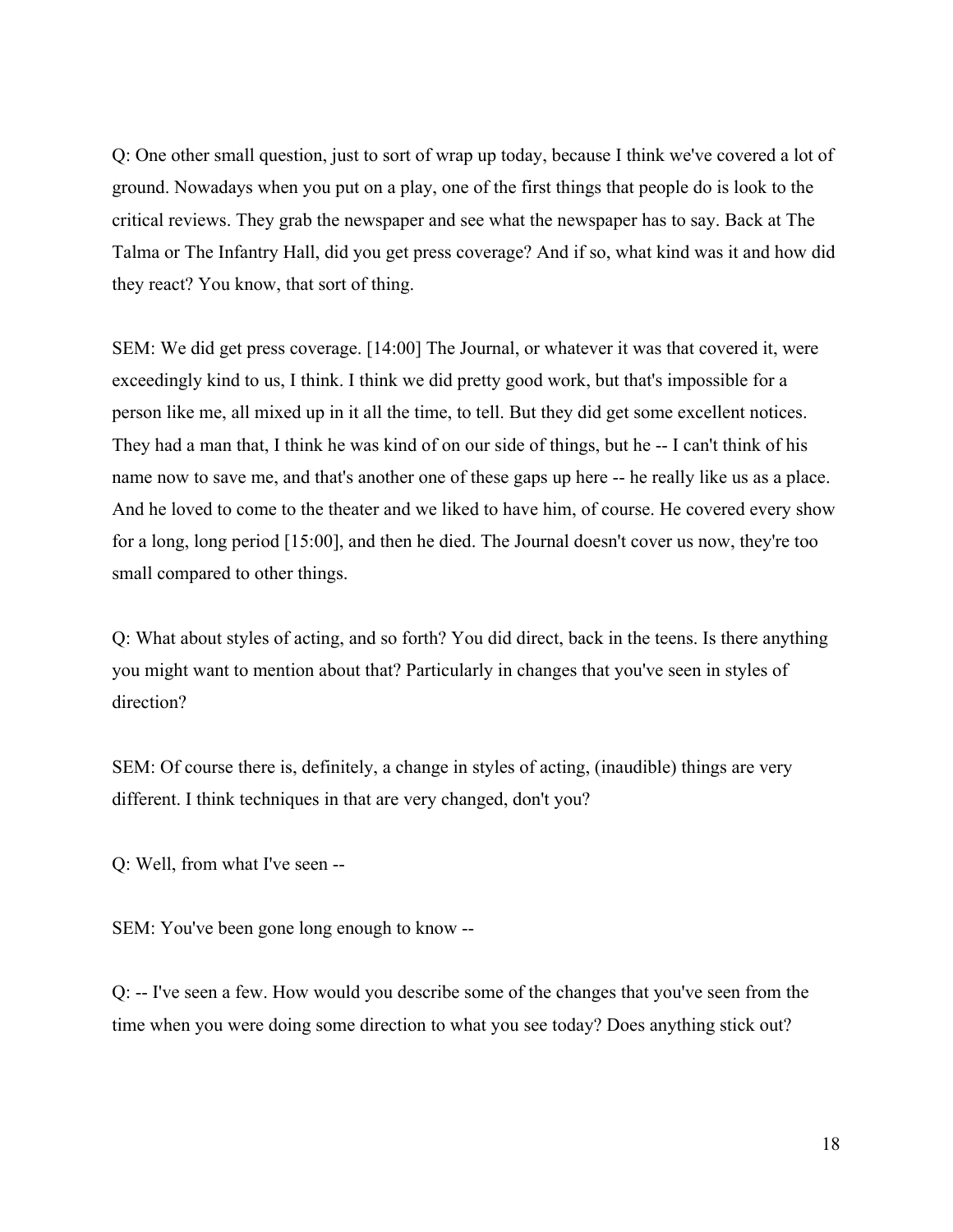SEM: I don't think that the directors that we have on the whole, goodness knows don't [16:00] say this at work, but I don't think they're as good or as meticulous in their desire to do a very perfect thing. Now this man that directed the one you just saw, Price, he's an excellent actor. I've had him in a number of plays. And he is, he's an excellent actor. But as a director, I've seen him do some things that I thought were good, but not the way we of the old gang did it. Take people aside and work with them on certain kinds of things. It turned off, and gave some beautiful performances.

Q: [17:00] I'm not really familiar with a lot of the styles of acting, or the styles of staging, that would have been predominant to me in the teens. Speaking to an ignorant person like me, how would you describe it? How would you stage a show? In other words, what kinds of things would you ask or expect of the actors, for example?

SEM: That is a hard one, isn't it?

Q: Yeah it is, it's a tough one. (laughter) Like where they would stand, how they would interact.

SEM: Oh, well we would always try to have people in our major shows that have learned at least the business of position on stage. That kind of thing we hoped they don't let the green room, as we call it. Somebody telling them how to walk and how to cross [18:00] the theater, that sort of thing. We don't try to do that as a rule on the major. If we have a green room group, and we have had several of them -- I started that and I don't know whether I did a good job or a bad job on that -- but we had some very good people come out of it, who worked in wages that sort of stayed with us.

Q: Was elocution, such as the more traditional sense of speech training and so forth, was that something you expected an actor to bring to the theater with him?

SEM: No, we didn't expect him to, but we did expect him to try to do it and learn something. Now some people won't give the time, they're too busy in many departments of life today, and they don't want to be bothered being tied up [19:00] to a night of read call or whatever it turned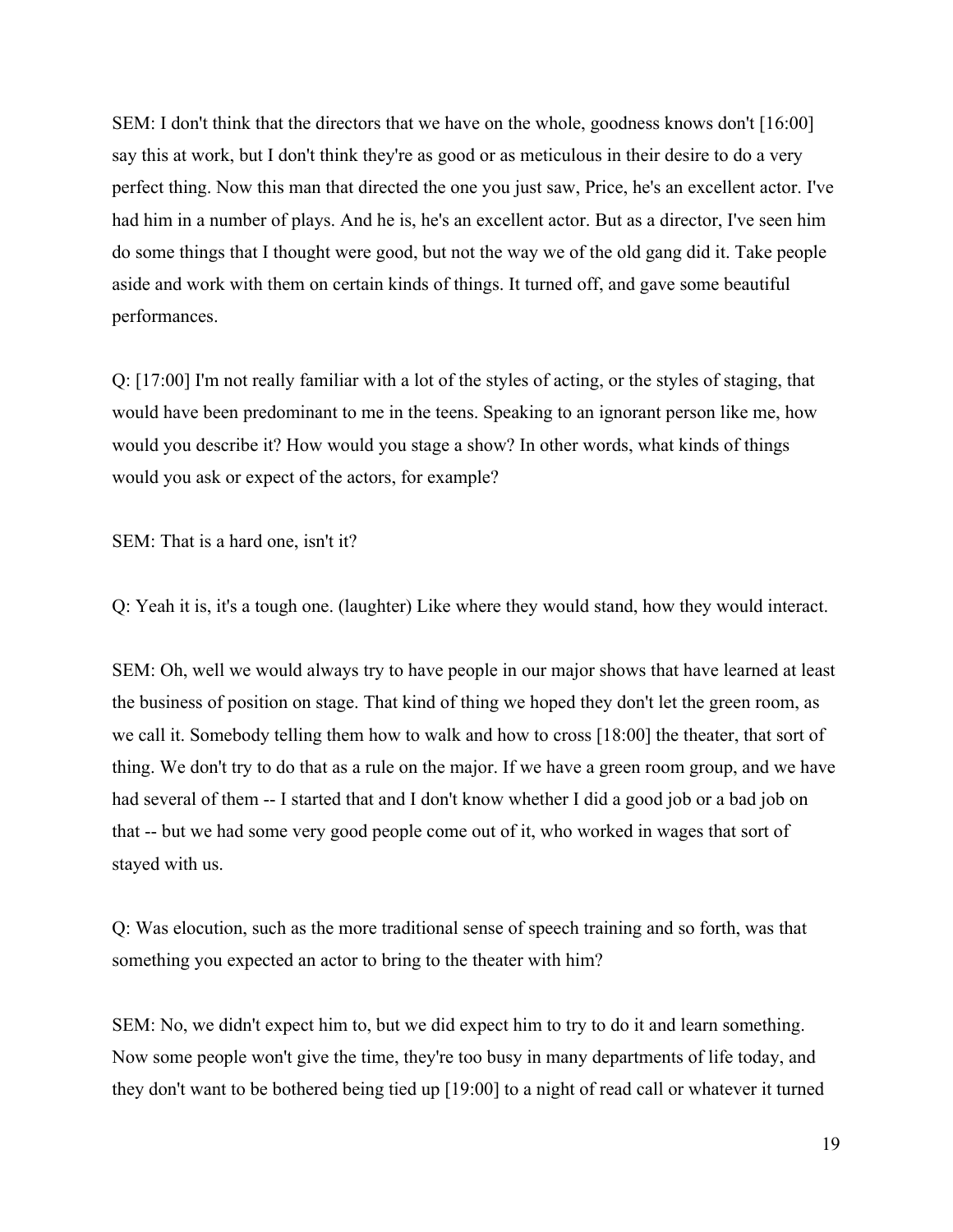out to be, to learn. So we don't get anything like as good as speech out. I'm just crazy over TV. I think the people on TV need to be taken aside by the producers and be made to learn to speak the English language.

(break in audio)

Q: In summary, in the years 1909 to 1917, Players was an outgrowth for Brown University Group formed probably around 1886. Professor Thomas Crosby was instrumental in this organization. The group located in The Talma Theatre, which had a seating capacity of approximately four hundred. They stayed there till 1917, when the building was sold out to the Boys Club. [20:00]

The Players were a drama society as opposed to a community theater. The group was dedicated to providing performing opportunities for its members. These performances they expected to be of the highest quality, performing the very best plays that were available. Membership was limited to those who could make a distinct contribution to the group. The Players appealed to a particular segment of the community, generally those people who were associated with or interested in the various fine arts societies. They did not appeal to the broad community as such.

Local amateur competition was limited. There was a theater in the Portuguese community, and occasionally a group from the Elmwood district would put on a show. Professional theater at the opera house was quite good, bringing the best of professional theater to Providence. The Players used one act plays as a means of training, and performed the best [21:00] of them. They were called tryout plays.

The scenic style for the theater was realistic. Henry Ames Barker was noted for his work in this area. The shows were well received, and there was newspaper support. One writer in the particular followed the fortunes of the group till his death. The season was five shows long, with